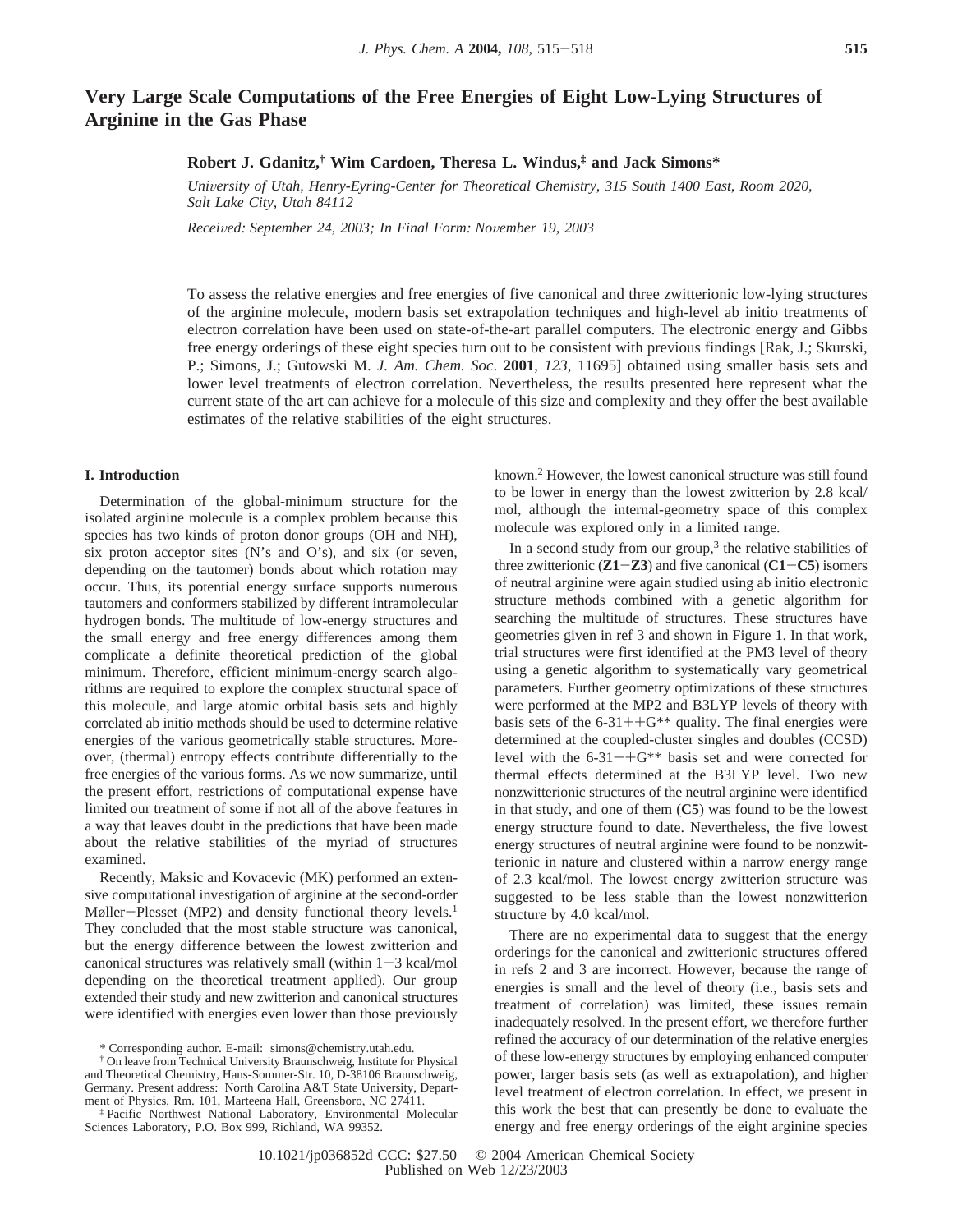

**Figure 1.** Five canonical (**C1**-**C5**) and three zwitterionic (**Z1**-**Z3**) locally stable geometries for arginine identified in ref 3 and used here.

studied in ref 3 and using the optimized geometries identified there.

#### **II. Methods**

Throughout this work, we employed Dunning's<sup>4</sup> correlation consistent basis sets of double, triple, and quadruple-*ú* quality, cc-pVxZ, (where x can be D, T, or Q). The basis sets for the heavy atoms  $(C, N, and O)$  were augmented with diffuse functions,<sup>5</sup> and we denote the final such basis sets  $DZ$ , TZ, and QZ, respectively. Within these bases, there were 346, 748, and

1380 functions, respectively. The Hartree-Fock (HF) and correlation energies of each of the eight arginine isomers were computed in basis sets of consecutive sizes and separately extrapolated to the basis set limit. In evaluating the correlation energy at the highest level employed here, we used the CCSD method with approximate linked triple excitations treated at both the CCSD[T]<sup>6</sup> and CCSD(T)<sup>7</sup> levels. For all of the correlated calculations, the core orbitals of the C, N, and O atoms were frozen. For the extrapolation at the HF level of theory, we use a three-point formula, given below in eq 2, employing the DZ, TZ, and QZ energies, and we denote the corresponding results (DTQ)Z. For the correlation contribution, we write (DT)Z when the DZ and TZ basis results are used in the extrapolation and (TQ)Z when the TZ and QZ basis results are used.

Our final estimates for the total electronic energies are then given by a sum of various incremental contributions:

$$
E_{\text{est}} = E_{\text{HF}}[\text{(DTQ)Z}] + \Delta E_{\text{MP2}}[\text{(TQ)Z}] + \Delta E_{\text{CCSD}}[\text{DZ}] + \Delta E_{\text{T}}[\text{DZ}] \tag{1}
$$

where the basis set used is given inside the square brackets. In eq 1,  $E_{HF}$  is the Hartree-Fock energy [from the (DTQ)Z extrapolation],  $\Delta E_{\text{MP2}} = E_{\text{MP2}} - E_{\text{HF}}$  is the correlation energy computed at the MP2 level of theory [using the (TQ)Z extrapolation],  $\Delta E_{\text{CCSD}} = E_{\text{CCSD}} - E_{\text{MP2}}$  is the CCSD correction to the MP2 energy (computed using the DZ basis), and  $\Delta E_T$  =  $E_{\text{CCSD(T)}} - E_{\text{CCSD}}$  is the approximate triple-excitation correction (again, using the DZ basis).

The HF limit energies were estimated using the empirical formula

$$
E_{\text{HF}}[\infty] = E_{\text{HF}}[x] - B \exp(-\alpha x) \tag{2}
$$

which, in a recent study of Halkier et al., $8$  was shown to reduce the maximum absolute error of the energies of eight first-row diatomics by a factor of 3. In this extrapolation formula and those shown below, *x* is 2, 3, and 4, respectively, for the DZ, TZ, and QZ bases.

We estimated the ∆*E*<sub>MP2</sub> basis set limit using the extrapolation formulas very recently proposed by Schaefer and co-workers,<sup>9</sup> assuming the relations

$$
\Delta E^{(1)}[\infty] = \Delta E^{(1)}[xZ] - a(x + \frac{1}{2})^{-3}
$$
 (3)

for the singlet and

$$
\Delta E^{(3)}[\infty] = \Delta E^{(3)}[xZ] - b(x + \frac{1}{2})^{-5}
$$
 (4)

for the triplet contributions to  $\Delta E_{\text{MP2}}$ . To employ, for example, eq 3 within the (TQ)Z approximation, we compute ∆*E*(1)[TZ] and  $\Delta E^{(1)}[QZ]$  and write eq 3 for  $x = 3$  and for  $x = 4$ ; these two equations we then solve for the parameter *a* and for the extrapolant  $\Delta E^{(1)}[\infty]$ . An analogous procedure is used to obtain  $\Delta E^{(3)}[\infty]$  from eq 4.

The predictions of eqs 3 and 4 give rise to the following formula for the total extrapolation of the correlation energy on MP2 level of theory:

$$
\Delta E[\infty] = \Delta E^{(1)}[\infty] + \Delta E^{(3)}[\infty] =
$$
  

$$
\frac{\tilde{x}^3 E^{(1)}[x] - \tilde{y}^3 E^{(1)}[y]}{\tilde{x}^3 - \tilde{y}^3} + \frac{\tilde{x}^5 E^{(3)}[x] - \tilde{y}^5 E^{(3)}[y]}{\tilde{x}^5 - \tilde{y}^5}
$$
(5)

where we use the notation  $\tilde{x} = x + \frac{1}{2}$ . Equation 5 is indeed the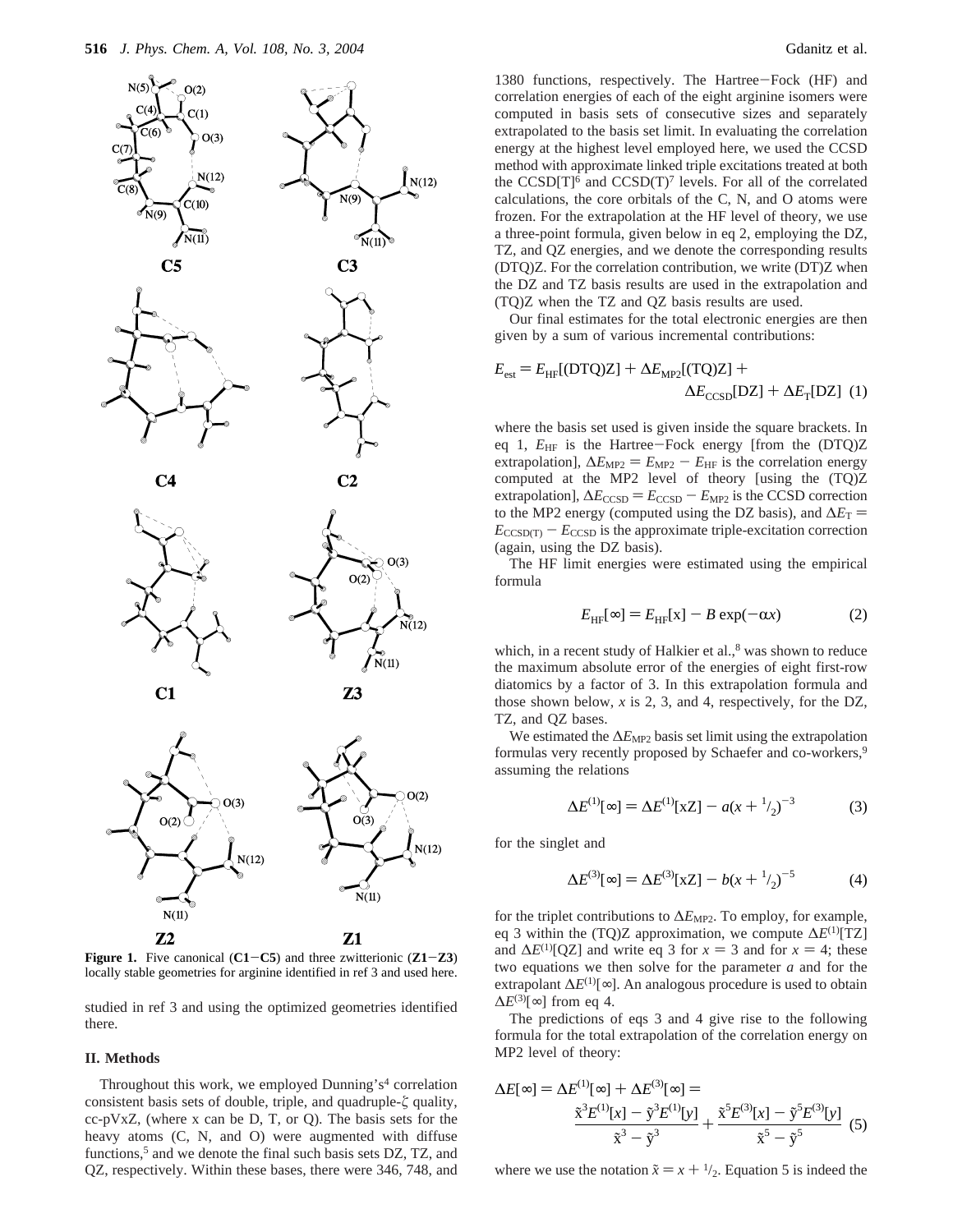**TABLE 1: Accumulated Relative Electronic Energies (kcal mol**-**1) of Canonical (Nonionic) and Zwitterionic Forms of Neutral Arginine**

|                                                    | structure      |                |                |                |                |       |       |       |  |
|----------------------------------------------------|----------------|----------------|----------------|----------------|----------------|-------|-------|-------|--|
|                                                    | C <sub>1</sub> | C <sub>2</sub> | C <sub>3</sub> | C <sub>4</sub> | C <sub>5</sub> | Z1    | Z2    | Z3    |  |
| HF/DZ                                              | 0.442          | 1.733          | 1.992          | 4.017          | 0.000          | 8.533 | 7.827 | 7.845 |  |
| HF/TZ                                              | 0.892          | 1.788          | 1.780          | 4.238          | 0.000          | 8.596 | 8.134 | 7.661 |  |
| HF/OZ                                              | 0.896          | 1.785          | 1.829          | 4.319          | 0.000          | 8.757 | 8.318 | 7.801 |  |
| HF/ (DTO)Z                                         | 0.838          | 1.775          | 1.900          | 4.359          | 0.000          | 8.888 | 8.436 | 7.947 |  |
| $HF/DZ + MP2/DZ$                                   | 3.525          | 1.867          | 0.511          | 1.088          | 0.000          | 4.169 | 2.909 | 2.095 |  |
| $HF/TZ + MP2/TZ$                                   | 4.036          | 1.686          | 0.218          | 1.260          | 0.000          | 4.431 | 3.419 | 1.829 |  |
| $HF/OZ + MP2/OZ$                                   | 4.214          | 1.682          | 0.396          | 1.380          | 0.000          | 4.606 | 3.594 | 1.820 |  |
| $HF/TZ + MP2/(DT)Z$                                | 4.034          | 1.589          | 0.179          | 1.248          | 0.000          | 4.546 | 3.545 | 1.823 |  |
| $HF/OZ + MP2/(TO)Z$                                | 4.337          | 1.681          | 0.493          | 1.422          | 0.000          | 4.633 | 3.610 | 1.718 |  |
| $HF/ (DTQ)Z + MP2/ (TQ)Z$                          | 4.278          | 1.671          | 0.564          | 1.462          | 0.000          | 4.764 | 3.728 | 1.864 |  |
| HF/(DTQ)Z + MP2/(TQ)Z $[(x + \frac{1}{2})^{-3}]^a$ | 4.312          | 1.671          | 0.582          | 1.455          | 0.000          | 4.749 | 3.706 | 1.833 |  |
| $HF/ (DTQ)Z + MP2/ (TQ)Z + CCSD/DZ$                | 3.318          | 1.511          | 1.101          | 2.298          | 0.000          | 6.278 | 5.314 | 4.211 |  |
| $\sim^b$ + CCSD[T]/DZ                              | 3.990          | 1.704          | 1.014          | 1.653          | 0.000          | 4.861 | 3.785 | 2.680 |  |
| $\sim^b$ + CCSD(T)/DZ                              | 3.893          | 1.648          | 0.983          | 1.715          | 0.000          | 5.250 | 4.180 | 3.022 |  |

*a* Both singlet and triplet contributions both extrapolated using an  $(x + \frac{1}{2})^{-3}$  scaling law. *b* Results of the previous method with the following rections added corrections added.

**TABLE 2: Relative Electronic Energies (***E***)***<sup>a</sup>* **in kcal mol**-**<sup>1</sup> of Canonical and Zwitterionic Forms of Neutral Arginine Calculated at the B3LYP, MP2, and CCSD Levels, Relative CCSD Electronic Energies Corrected (Using the Data from Ref 3) for Zero-Point Energy (∆***E***0,vib), Enthalpy (∆***H***298,corr), and Free Energy (∆***G***298,corr) Contributions**

| structure      | $E^{\text{BJLYP}}$ | FMP2  | FCCSD | $E^{\text{CCSD}} + \Delta E_{0,\text{vib}}$ | $E^{\text{CCSD}} + \Delta H_{\text{298,corr}}$ | $E^{\text{CCSD}} + \Delta G_{\text{298,corr}}$ | $E^b$ | $E^b+\Delta G_{\rm 298,corr}$ |
|----------------|--------------------|-------|-------|---------------------------------------------|------------------------------------------------|------------------------------------------------|-------|-------------------------------|
| C5             | 0.000              | 0.000 | 0.000 | 0.000                                       | 0.000                                          | 0.000                                          | 0.000 | 0.000                         |
| C <sub>3</sub> | 0.684              | 0.240 | 0.825 | 0.241                                       | 0.436                                          | $-0.528$                                       | 0.983 | $-0.370$                      |
| C <sub>4</sub> | .959               | 0.823 | .618  | 1.318                                       | 1.128                                          | 1.962                                          | 1.715 | 2.059                         |
| C2             | 1.830              | 1.820 | .695  | 1.999                                       | 1.984                                          | 1.480                                          | 1.648 | 1.433                         |
| C <sub>1</sub> | 2.528              | 3.097 | 2.283 | 1.994                                       | 2.269                                          | 0.446                                          | 3.893 | 2.056                         |
| Z3             | 1.824              | 1.676 | 3.966 | 3.244                                       | 3.201                                          | 3.835                                          | 3.022 | 2.891                         |
| Z <sub>2</sub> | 4.270              | 2.579 | 4.113 | 3.845                                       | 3.810                                          | 4.003                                          | 4.180 | 4.070                         |
| $Z_1$          | 4.076              | 3.725 | 5.230 | 4.653                                       | 4.768                                          | 4.397                                          | 5.250 | 4.417                         |

*a* The electronic energies of C5 calculated at the B3LYP, MP2, and CCSD levels are  $-606.5998049$ ,  $-604.8474817$ , and  $-604.9239685$  Hartrees, respectively. All calculations were performed with 6-31++G\*\* basis sets. *<sup>b</sup>* The frozen-core CCSD(T) energies at the estimated basis-set limit relative to that of  $C5$ , whose total electronic energy is  $-605.943$  210 Hartrees.

most accurate extrapolation method available for the correlation energy of general molecules (see ref 9 for a review on the literature). In the special case of He clusters (where only the 1s orbital is occupied in the Hartree-Fock wave function), it is possible to estimate  $\Delta E^{(1)}$  accurate to  $O(x^{-4})$ , as was shown in ref 10.

Most of the very large scale computations required in this project were carried out at the Environmental Molecular Sciences Laboratory (EMSL) in Richland, WA, on the 512 processor NWMpp1 IBM-SP system. The MP2/QZ and CCSD- (T)/DZ computations both required 128 processors for ca. 2 days each and used 48 GBytes of main memory. Some of the MP2/QZ calculations were performed on 5 dual-processor nodes of the Linux-PC Beowulf cluster "Icebox" of the Center of High Performance Computing of the University of Utah where about 4 days and 10 GBytes of main memory were used. Finally, we used the new HP/Linux-Itanium system "Opus" at EMSL, which replaced NWMpp1 and which consists of 128 dual-processor Itanium 2 nodes. Each node has 12 GB of memory and 400 GB of local disk available to it. Fast communication between the nodes of 360 MB/s within NWChem is obtained using a dual rail QSNet1/Elan3 interconnect from Quadrics. The MP2/QZ computations on this latter system used ca. 16 h on 100 processors and 146 GBytes of main memory. The CCSD(T)/DZ calculations used ca. 12 h. on 120 processors with 176 GBytes of main memory. All computations were performed with NWChem<sup>11,12</sup> versions 4.0, 4.1, and 4.5, which have been modified<sup>13</sup> to allow for the separate computation of the contributions of (spin-adapted) singlet and triplet pair functions within MP2.

#### **III. Results**

Table 1 shows the various contributions to the total energy defined in eq 1 relative to the most stable structure, **C5** (see Figure 1). Using the DZ basis set to compute the HF energy can be seen to introduce an error of up to 0.6 kcal/mol, but already in the QZ basis set, the HF energies are converged to at least 0.1 kcal/mol with respect to the estimated basis set limit.

As is well-known,<sup>14</sup> the (DT)Z extrapolant of the correlation energy, eqs 3 and 4, is unreliable, so we discarded it in favor of the HF/( $DTQ$ ) $Z + MP2$ /( $TQ$ ) $Z$  results and obtained relative energies that deviate by at most 0.2 kcal/mol from the HF/QZ + MP2/QZ energies, but by up to 6.1 kcal/mol from the HF/(DTQ)Z energy. We note that in the case of arginine, extrapolating both the singlet and the triplet contributions simultaneously with the formula of eq 3 leads to a deviation of the relative energies of at most 0.03 kcal/mol, which is entirely negligible within the accuracy of the present work.

Including the CCSD correction computed in the DZ basis set changes the relative energies up to 1.6 kcal/mol. Finally, the CCSD(T) triples correction changes the relative energies up to 1.2 kcal/mol, but results of the CCSD[T] and CCSD(T) methods deviate from each other by 0.4 kcal/mol at most.

Thus, to obtain the relative energies of these eight arginine structures within an accuracy of  $0.5-1.0$  kcal/mol, it seems to be sufficient to compute the HF and MP2 energies in the TZ basis set and to apply a CCSD(T) correction obtained with the DZ basis. Extrapolation to the basis set limit turns out to give no significant change in the relative energies. This is especially true for the extrapolation to the HF limit and for using separate formulas for singlet and triplet contributions to the correlation